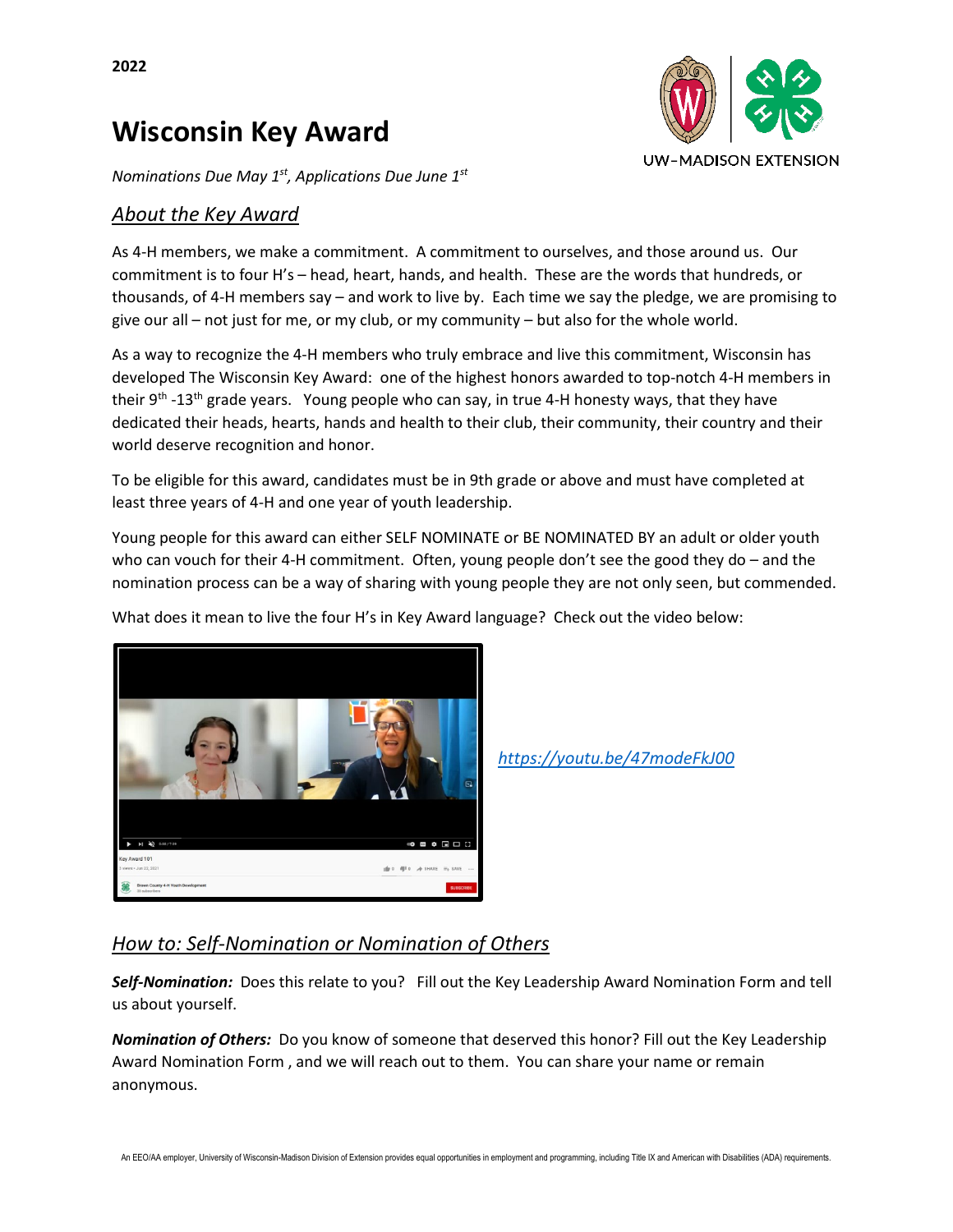**2022**

# **Key Leadership Award Nomination Form**



4-H Members must be completing their junior or senior year of high school the year they are nominated. This form must be completed by a 4-H Leader. This form must be submitted by **May 1st.**

After the nomination has been made, eligible youth will be notified. Nominees will be requested to submit an essay about how they have used their heads, hands, heart and health and lived the 4-H pledge.

### **Return this form via email or mail by May 1st to:**

[4h@browncountywi.gov](mailto:4h@browncountywi.gov) *or* Extension Brown County 4-H STEM Innovation Center 2019 Technology Way, Room #113 Green Bay, WI 54311